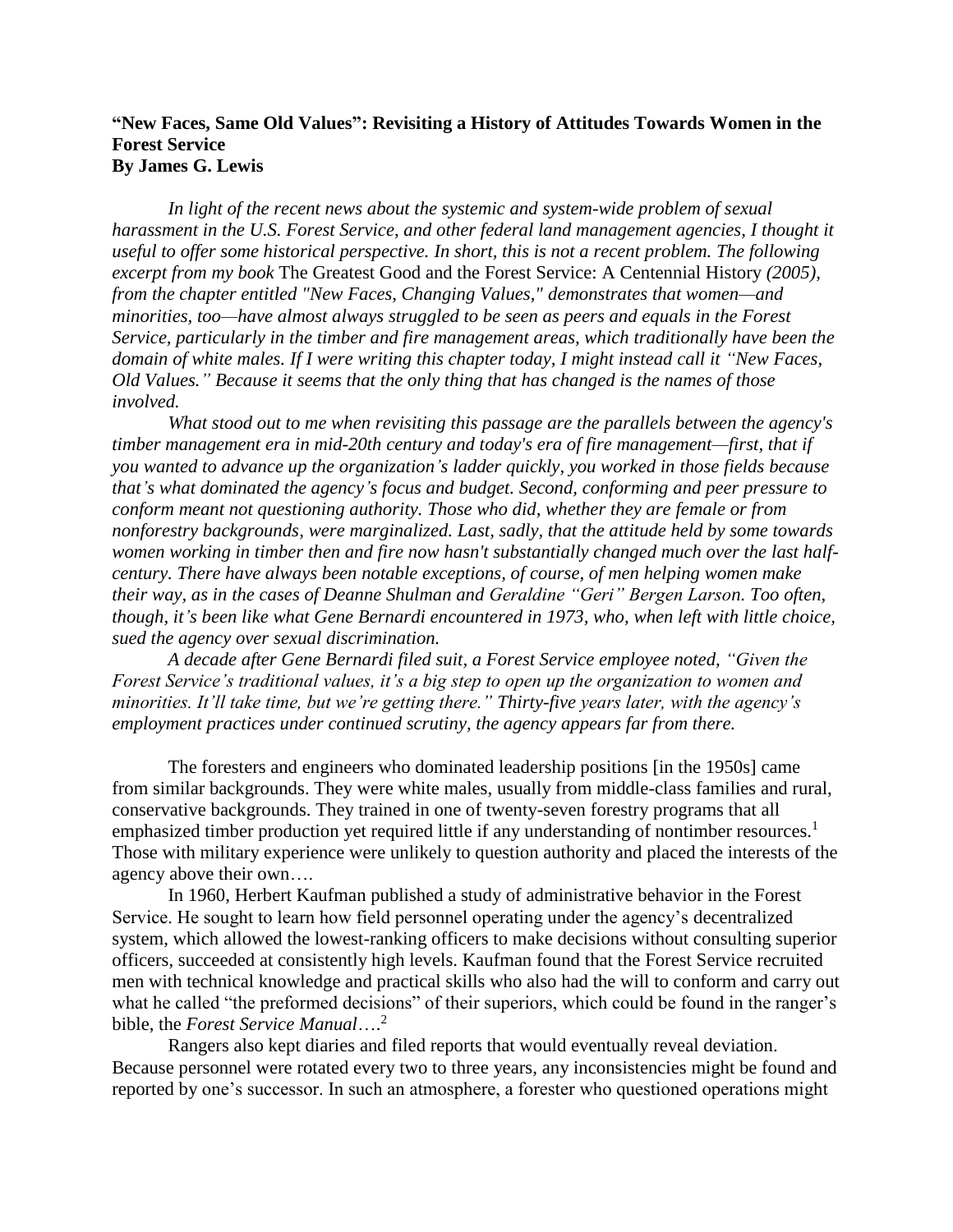be labeled a troublemaker and place his career at risk. By handling personnel this way, Kaufman noted, the Forest Service "enjoyed a substantial degree of success in producing field behavior consistent with headquarters directives and suggestions."<sup>3</sup>

Within the agency, there may have been disagreement about what to do or how to do it, but once a decision was made, everyone accepted it and worked to implement it.<sup>4</sup> That a forester's peers rarely questioned his decision contributed to a sense of always doing what was best for the land. The emphasis on conformity and obedience fostered what one forester called the "myth of the omnipotent forester," an attitude that came to dominate the agency's thinking. In the mid-1960s, a seasoned forester told newly hired foresters, "We must have enough guts to stand up and tell the public how their land should be managed. As professional foresters, we know what's best for the land."<sup>5</sup> …

#### **Women: The Deskbound Years**

Women had worked in clerical positions as "typewriters" in the Washington headquarters office since the agency's Division of Forestry days. Before World War II, the agency hired very few women for professional positions. Eloise Gerry, the first woman appointed to the professional staff of the Forest Products Laboratory, just after its opening in 1910, is a noteworthy figure not only because of her scientific achievements but also as an exception to the men's-club attitude that prevailed well into the late twentieth century. In the 1910s, the agency began hiring women as draftsmen, bibliographers, and what would later be called information specialists but made it clear that women were not welcome to apply for jobs that took them into the field. That remained the agency's position until the  $1970s$ .<sup>6</sup> ...

Serving as a clerk provided the other major opportunity for women in the Forest Service. Before Chief Pinchot reorganized the Forest Service and established regional offices in 1908, women rarely worked in the forest supervisor's office. The reorganization created new jobs and the opportunity to move west. Initially, men deemed the work too rough for women, contending it required a "two-fisted ranger" or forest officer to assemble and ship fire tools, round up volunteer firefighters from bars and saloons, and perform other nonclerical tasks. As the men advanced, however, women found themselves tackling the work of the "two-fisted ranger" as well as paperwork. Office work quickly became a "pink collar" job.<sup>7</sup>

A district clerk was the backbone of the organization, providing continuity between district rangers as they rotated through and briefing the new rangers on local issues….

Clerks took care of expected clerical duties such as payroll, issuing permits, and hiring seasonal employees, and worked as much as eleven hours a day five days a week. With the ranger often in the field, the clerk also became the public face of the Forest Service. Clerks "had to be schooled in what the agency was all about" to interact with users of the national forests ranchers, miners, loggers, or vacationers—concerning rules, regulations, and local conditions. It became agency folklore that the district clerk of the 1950s and 1960s did the job of twelve people today.<sup>8</sup>

The Forest Service did hire thirteen women with forestry degrees before World War II, but they remained deskbound, prevented from doing the ranger's rough-and-tumble job in the field. In 1934, the Forest Service appointed Alice Goen Jones as an entry-level junior forester in Region 5. Jones had a degree in forestry from the University of California at Berkeley, but the agency's position on women as forest rangers had been made clear three years before her appointment in *The Forest Rangers' Catechism in Region Five* (1931): "Women are not appointed by the Forest Service as members of the field force even if they pass the civil service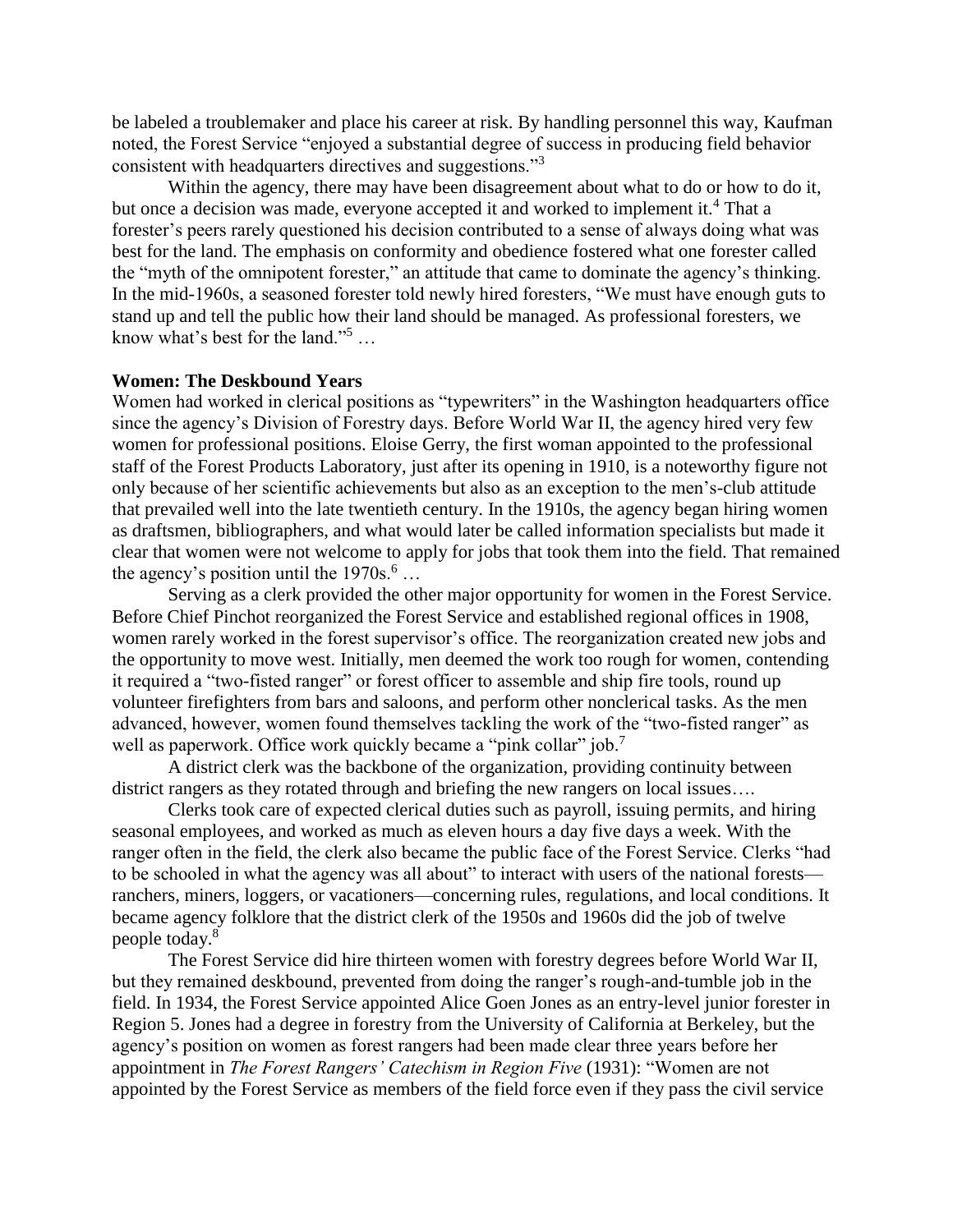examination." Jones remained in research throughout her career and, as late as 1972, still encountered sexual discrimination.<sup>9</sup>

World War II temporarily allowed women to get out from behind their desks and demonstrate their field skills. In addition to Forest Service positions such as fire lookout and patrol, cooks for fire crews, telephone operators, patrolmen, and truck drivers, women took over traditionally male jobs in private industry—logging, operating mill saws, and scaling lumber. But when the war ended, women were removed from their jobs in favor of men returning home. The end of the war also spelled the end for the old-style ranger who had gotten the job because he lived in the area and knew the land and his neighbors. After World War II, as land management became more professional and complicated, a ranger needed to have a college degree. The G.I. Bill enabled veterans to go to college and earn degrees in forestry.

After World War II, the Forest Service continued to discourage women from applying for junior forester positions. Officials held to the old assumption that a female forester would get pregnant and resign to start a family or subordinate her career to that of her husband and move away. And if she married a forester, nepotism laws required one of them to leave the Forest Service.<sup>10</sup>

An agency employment leaflet from around 1950 stated the agency's position on women in field positions: "The field work of the Forest Service is strictly a man's job because of the physical requirements, the arduous nature of the work, and the work environment."<sup>11</sup> The only way to find out whether women could do the job was to hire them, but that was not permitted: it was a man's job. The Civil Rights Act of 1964, which required employers to provide equal employment opportunities, meant the agency would have to change its hiring practices...

The feminist and civil rights movements were slow to affect the Forest Service. As late as 1976, women held eighty-four percent of clerical jobs in the agency and fifteen percent of administrative and technical jobs, but fewer than two percent of full-time professional jobs.<sup>12</sup> The career of Geraldine "Geri" Bergen Larson was typical of the handful of women with a forestry degree. Although she ranked at the top of the 1962 forestry class at Berkeley and then earned a master's degree in botany, Larson had to work in research and public information instead of in the field, as she hoped to do, from 1967 to 1972. Her work on environmental issues and her educational background led to her appointment as the regional environmental coordinator for Region 5 in 1972, an unusual position for a woman to hold at that time. She developed regional policy to implement the National Environmental Policy Act, consulted in the field with people working on environmental impact statements, and coordinated those and other similar activities with the Washington office and other federal agencies.<sup>13</sup>

Larson still wanted to work in forest management. Bob Lancaster, the forest supervisor on the Tahoe National Forest, discussed her aspirations with Doug Leisz, the regional forester. Leisz hesitated because Larson's husband, who owned his own business in San Francisco, would have to move in order for her to advance in the agency. She and her husband worked out a compromise that allowed her to accept the appointment as deputy forest supervisor of the Tahoe National Forest in 1978, making her the first female line officer. She took over the Tahoe in 1985 and became the first female forest supervisor in the agency's history.<sup>14</sup>

A year after Larson made it into the field as deputy forest supervisor, the first woman candidate for smokejumper training arrived at McCall smokejumper base in Idaho. Women were not hired on a permanent basis to fight fires by a federal agency until 1971, when the Bureau of Land Management put an all-female firefighting crew to work in Alaska. The Forest Service reluctantly followed suit in the continental United States, at first fielding all-women crews, then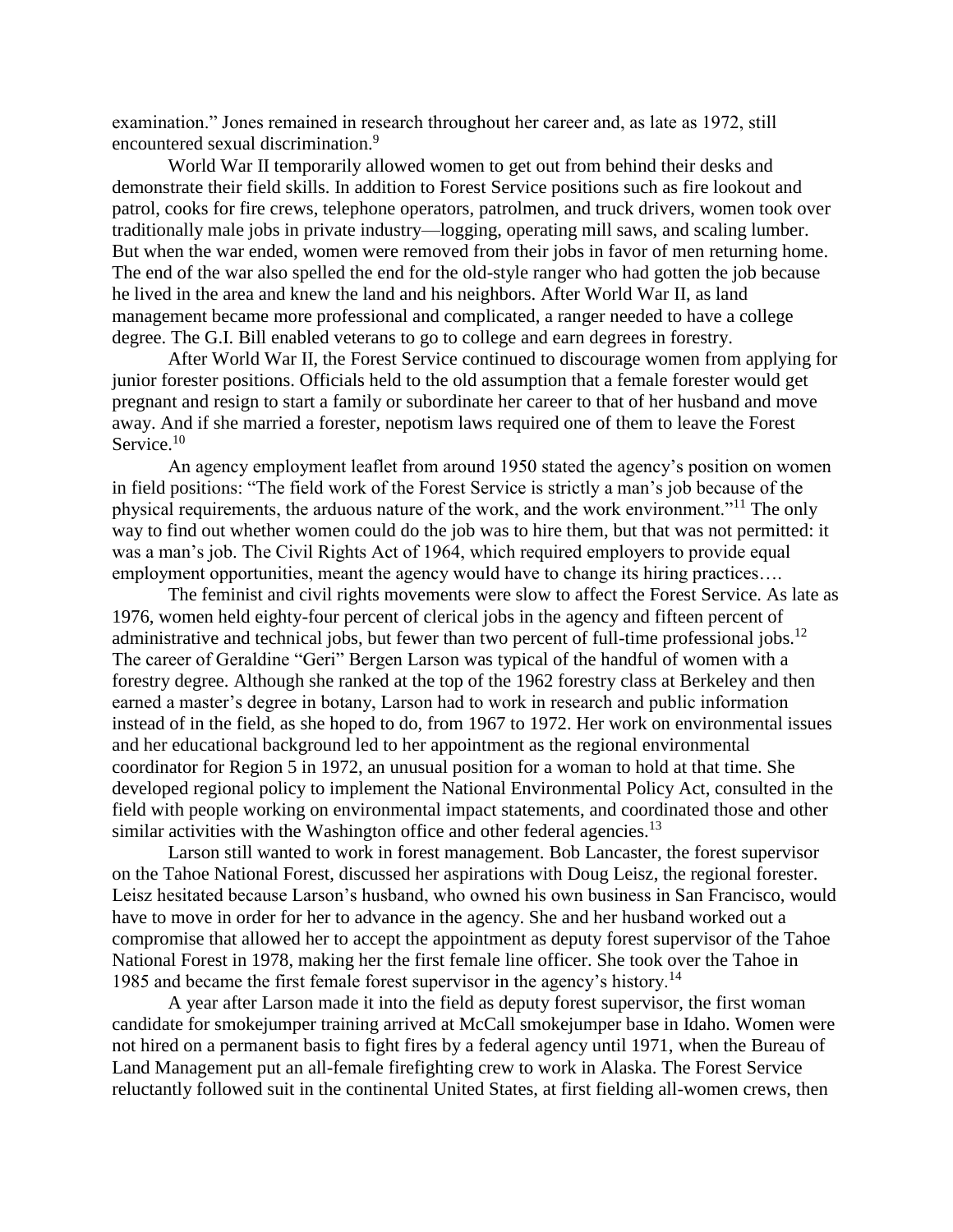integrating women into existing firefighting teams. The agency debate about placing women in a dangerous occupation foreshadowed the later national debate about women in the military; both centered on whether women had the strength and temperament for traditional male jobs.<sup>15</sup>

By 1978, women had joined hotshot crews and helitack units, in which firefighters rappel from helicopters. The following year, Deanne Shulman, a seasonal firefighter since 1974 who had served on a hotshot crew and a helitack unit, applied for and was accepted into the smokejumpers program at McCall. When Shulman reported for training, she was told that she did not meet the minimum weight threshold and was immediately dismissed. As she packed to leave, she learned from some sympathetic male jumpers that, over the years, several men who were underweight had not been dismissed. Allen "Mouse" Owen, a four-foot-eleven, 120-pound Vietnam War vet who had received congressional waivers on the height and weight requirements and had been with the smokejumpers for ten years, contacted her and encouraged her to fight for her rights. $16$ 

Shulman did not dispute the legality of her termination but argued that the weight requirement had been waived for others and that she should receive equal treatment. When her initial complaint to the forest supervisor proved unsatisfactory, she filed a formal Equal Employment Opportunity complaint. The Forest Service, faced with unwanted media scrutiny over the dismissal, reconsidered and offered her another chance as long as she met the minimum weight when she reported, which she did. Shulman completed the training in 1981 to become the first female smokejumper in the United States. Other women soon followed, and another closed door was permanently opened.

Other doors had begun to open as well. The Forest Service appointed its first woman district ranger, Wendy Milner Herrett, in 1979. Herrett had started her career as a landscape architect at Region 6 headquarters in Portland, Oregon. As district ranger, she oversaw 346,000 acres on the Blanco Ranger District of the White River National Forest in Colorado.<sup>17</sup> Her appointment foreshadowed another change: unlike other district rangers, she was neither a forester nor an engineer.

#### **The Consent Decree**

Forest Service leadership did not formally address the problem of discrimination against women and minorities in the workplace until a lawsuit in 1973 forced them to do so. At the Forest Service experiment station in Berkeley, Gene Bernardi, a female Forest Service sociologist, applied for a position but the hiring supervisor decided to wait for a male applicant. In 1973, Bernardi sued on the basis of sexual discrimination under Title VII of the Civil Rights Act of 1964, as amended by the Equal Employment Opportunity Act of 1972, and won compensation but not the job. She and several other women then filed a class-action lawsuit over the hiring and promotion of women and minorities in Region 5, which covers all of California.

In 1979, the Forest Service agreed to a consent decree, which the district court approved in 1981. The decree meant the agency had to bring its California workforce into line with that of the state's civilian labor force by having women in more than 43 percent of the jobs in each job series and grade. The Forest Service agreed to monitor progress and enforce the rulings. The Reagan administration argued that the Bernardi decree represented little more than a hiring quota system, and its opposition delayed the Forest Service's efforts to comply, leading U.S. District Court Judge Samuel Conti to extend its terms until 1991; in 1992, the parties agreed to a new settlement that expired in 1994.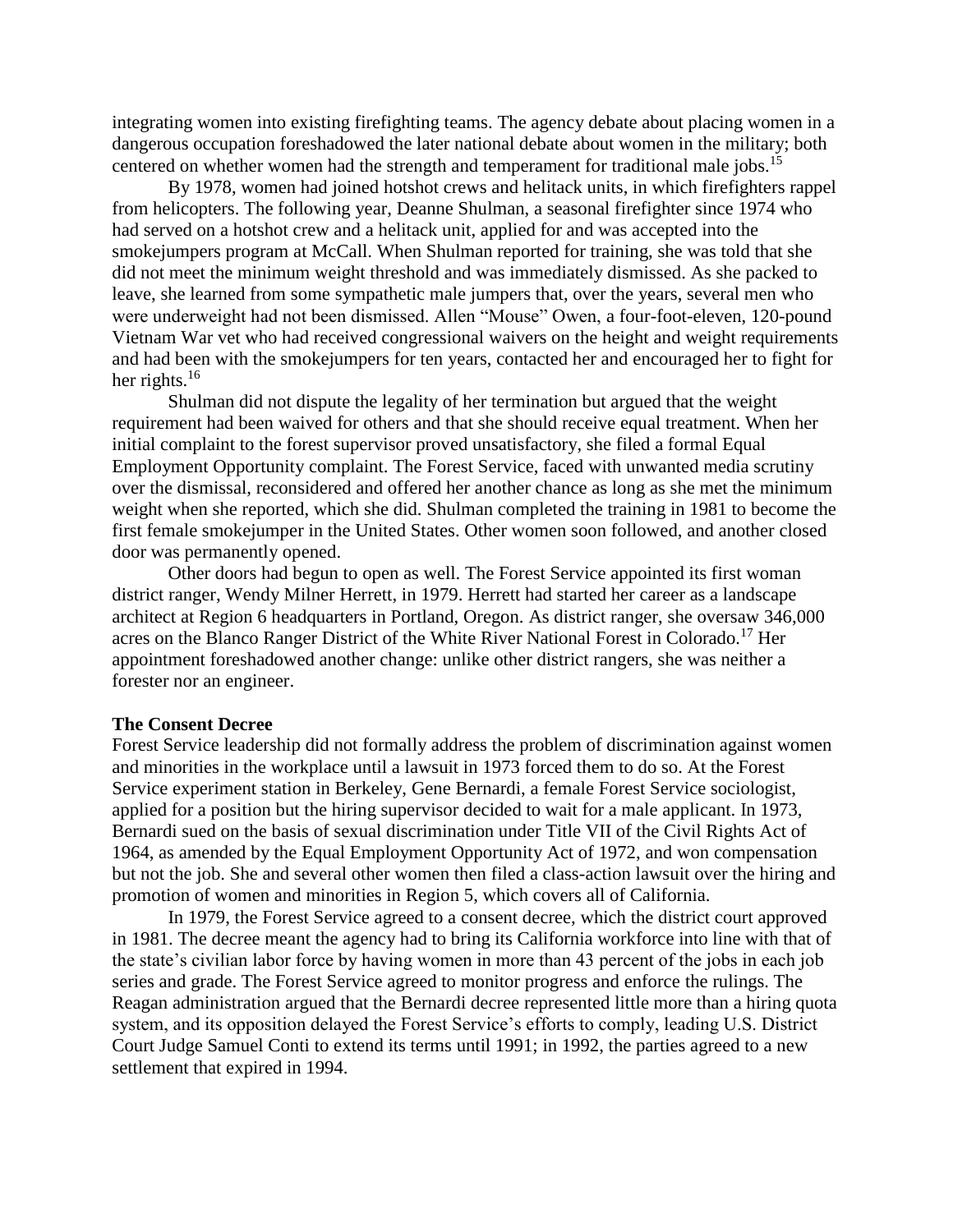Forced to implement the consent decree or find itself in contempt of court, the Forest Service began to increase the number of women at the GS-11 through GS-13 levels to give them the experience and exposure that would qualify them for higher administrative positions. Aiding its efforts was the implementation of environmental laws, such as the National Forest Management Act, that expanded the agency's responsibilities and required more workers with backgrounds in recreation management, sociology, and other nonforestry disciplines, disciplines that many women had entered because they held more opportunities than did forestry. The rapid promotions of women, however, proved a powerfully divisive issue among employees. Many felt that the consent decree put "accelerated" women in an unfair position, forcing them to succeed or be judged as failures. Some did succeed, to the benefit of the Forest Service, but others did not, and both they and the agency "lost." The shift away from the concept of meritocracy in hiring and promotion practices generated resentment within a few years and created a difficult work atmosphere in Region  $5.^{18}$ 

Though the Forest Service stepped up the recruiting of women following the consent decree, with so few women in management or in the sciences to serve as mentors or role models, women began seeking ways to connect with one another. The journal *Women in Forestry* (later *Women in Natural Resources*) began publication in 1983 "to provide ideas and information for, from, and about women in the forestry profession."<sup>19</sup> The journal gave women a place to voice their concerns and problems, to learn from one another, and to diminish the isolation they experienced in male-dominated land management agencies.

Professional women entering the Forest Service brought with them a different perspective on the relationship between humans and the environment. A survey conducted in 1990 found that "women in the Forest Service exhibit greater general environmental concern than men" and in particular were more in favor of reducing timber-harvest levels on national forests and designating additional wilderness areas. Another survey found that nontraditional professionals (regardless of gender) held beliefs similar to those of the women in the first survey. Subsequent studies have shown little or no difference in attitudes concerning general environmental issues between men and women, but women exhibited "significantly more concern than men about local or community-based environmental problems." Taken together, the studies suggest that the increase in the number of nontraditional employees had a measurable impact on the attitudes of other employees and was changing the agency's management focus. Forest Service employees' values are now more closely aligned with those of the general public they serve.<sup>20</sup>

## **Minorities and Cultural Biases**

While women made their way into new positions in the agency, African Americans held the fewest jobs of any race at all levels. African Americans had to overcome cultural bias not only in the Forest Service but also within the black community itself. When Charles "Chip" Cartwright considered forestry in the 1960s, agricultural careers carried the stigma of field labor during slavery. Cartwright had been discouraged from studying forestry by his college professors for that reason.<sup>21</sup> But Cartwright's summer job as a Forest Service fire lookout made him want to persevere. After graduating in 1970, he became one of the first African American foresters in the agency and was subsequently the first African American district ranger in 1979, the first African American forest supervisor in 1988. He took charge of Region 3 (Southwest) in 1994 and was succeeded in 1998 by Ellie Towns, the first African American woman appointed regional forester. Shortly after becoming district ranger in Washington's Okanogan National Forest in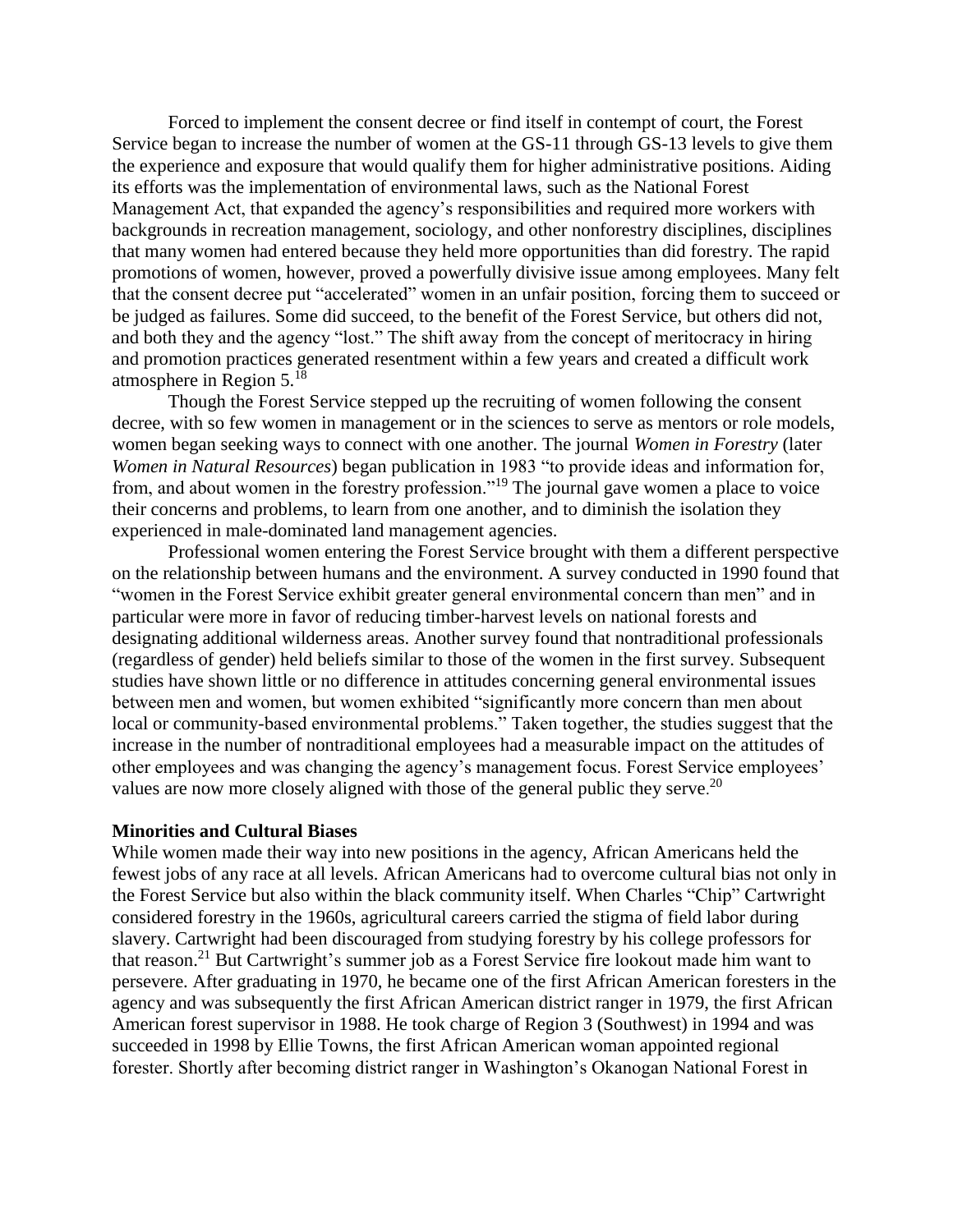1979, Cartwright began working with black community leaders in nearby Seattle, hoping to attract black youths to enroll in the Young Adult Conservation Corps and forestry schools.<sup>22</sup>

Unlike African Americans, Americans Indians and Hispanics have long been associated with the Forest Service. Because of the agency's early strategy to hire locals who knew the land and its users best, some of the first rangers in the Southwest came from the local Hispanic population. In fact, three members of one family were serving as rangers before the 1905 transfer, and four Hispanic rangers were listed at the time of the transfer on the nation's most remote ranger district, the Cuyama District, in what is now the Los Padres National Forest in central coastal California.

But those early hiring practices had long been abandoned, and in the 1980s, Hispanic employees in Region 5 filed a class-action lawsuit. The resolution they reached with the Forest Service in 1992 required the agency to actively recruit, hire, and retain more Hispanics. A second settlement agreement in 2002, like the consent decree of 1979, included further measures to bring the number of Hispanic employees in line with California's workforce, of which Hispanics comprise about thirty percent. As of 2003, Hispanics accounted for about ten percent of the Region 5 payroll.

### **The Arrival of the** *Ologists*

Implementing the National Environmental Policy Act and the National Forest Management Act created demand for new types of employees, such as wildlife biologists, hydrologists, recreation experts, economists, archaeologists, and sociologists—collectively, *ologists*. Some of these new employees questioned the status quo in land management as well as personnel management. Some knowingly risked their jobs—and in some cases, their personal safety—to speak out publicly against land management practices with which they disagreed. The willingness of some to confront the old-guard foresters and engineers earned them the epithet *combatologists.*

There were several reasons for the differences. Studies conducted in the 1980s found that older foresters who had risen to managerial positions had typically joined the agency between ages nineteen and twenty-four years, an impressionable age, during the agency's heyday. They were so loyal to the agency's mission and methods that they were said to "wear green underwear," "be green-blooded," or "speak the green language." They had been indoctrinated in Forest Service culture and were reluctant to question authority. During the 1980s many older timber managers viewed wildlife management and the other nonforestry sciences as an unwelcome constraint on timber harvesting, and they were not shy about voicing that opinion.<sup>23</sup>

In contrast, the ologists had joined at about age thirty, after attending graduate school. Their graduate studies encouraged loyalty to their professions and emphasized independent research and thinking rather than the conformity and uniformity that had characterized past decision making in the agency. The continued emphasis on timber fostered resentment over the low priority given to the other uses they had been hired to help manage, leading some ologists to question making a long-term commitment to the Forest Service. In addition, female ologists often found it harder to fit in with the male-dominated Forest Service culture and to juggle career and family.<sup>24</sup>

The willingness of combatologists to take on their bosses revived a whistle-blowing tradition in the Forest Service that began with its first chief. Gifford Pinchot had challenged Interior Secretary Richard Ballinger and President William Howard Taft over disputed Alaskan coal leases in 1910 and was fired for insubordination. In the 1910s and 1920s, researcher Raphael Zon argued with Chiefs Graves and Greeley on behalf of an independent research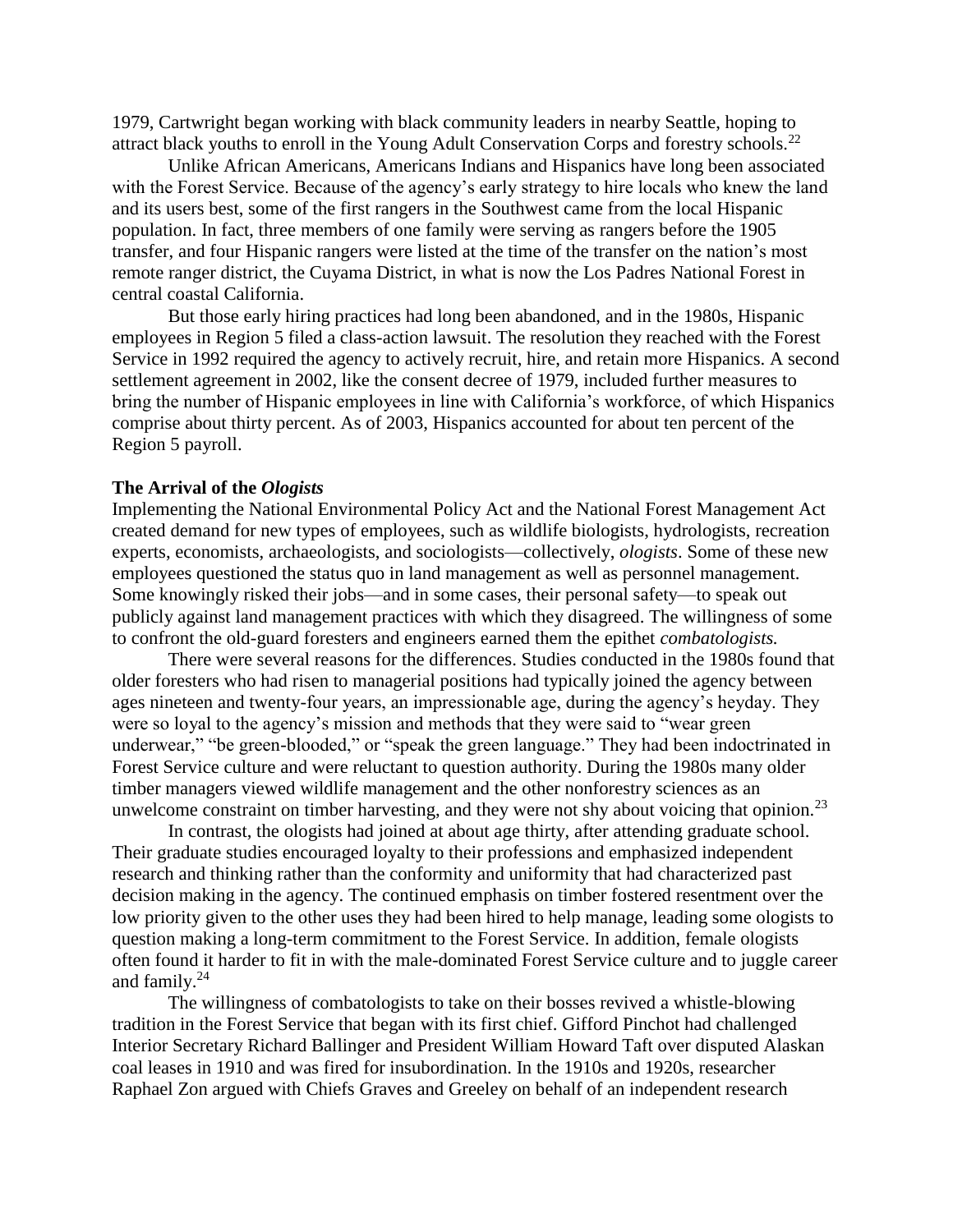branch and was transferred out of Washington for speaking his mind. Arthur Carhart and Aldo Leopold both resigned from the Forest Service in order to freely advocate for their visions of wilderness. In the 1980s, John Mumma and Jeff DeBonis and other combatologists also wanted to see the Forest Service do what they believed was best for the land and for the public. In doing so, they were carrying out Zon's exhortation: "The success of the Forest Service is based on the encouragement of free expression of new ideas. If forestry is to make progress in the States, the same principle should be recognized even if it calls forth resentment from those who do not want or cannot keep pace with new developments."<sup>25</sup>

## **Budgets Cuts and Backlash**

Just as all of those pressures intensified, the Forest Service budget was slashed because of the Balanced Budget and Emergency Deficit Control Act of 1985 (more popularly known as the Gramm-Rudman Act). Aimed at reducing the federal deficit, the act forced the federal government to cut payroll and services. The Forest Service saw a twenty-five-percent reduction in staff. Employees in the traditional forestry positions found that the doors flung open for new scientists and women were now marked "exit" for them. Between 1983 and 1992, jobs in engineering and range management decreased, while employment in nonforestry fields generally increased.<sup>26</sup> Some employees took early retirement, taking their expertise with them.<sup>27</sup> Technology contributed to job losses, too. The introduction of desktop computers, especially the Data General system, in the mid-1980s eliminated the need for typing pools and many of the women who staffed them. In all, between 1980 and 1990, the Forest Service eliminated approximately five thousand positions.

The workforce cuts under Gramm-Rudman prompted a backlash against the consent decree of 1979. In October 1985, African American employees in Region 5 filed a class complaint over their "gross under representation" in the workforce. The Forest Service filed a motion to dismiss the complaint on the basis that it was in conflict with the consent decree; the courts dismissed the complaint in 1991.<sup>28</sup> In 1990, four male employees filed suit to stop the consent decree's implementation. When the courts turned them away, three others joined them in filing another suit, this time claiming reverse discrimination. That, too, was dismissed.<sup>29</sup>

Regional foresters in other regions grew resentful when the women they had recruited and trained for professional and technical positions were reassigned to Region 5 to satisfy the consent decree. The transfers increased the number of women working in that region but did not eliminate harassment and discrimination, and so additional lawsuits were filed in the late 1990s. As part of one settlement agreement, the Forest Service established a monitoring council in 2001 at the regional offices in Vallejo, California, to implement an action plan. Unknown persons vandalized the council's office sign on three occasions, an indication of the continuing animosity.<sup>30</sup>

# **Two Steps Forward, One Step Back**

Although their numbers have increased in forestry, range, and engineering, the categories from which most of the agency's line officers have traditionally been chosen, women have remained underrepresented in those fields.<sup>31</sup> Because of the technical demands of these positions, the Forest Service could not easily promote from within: "You can't change a G-3 clerk into a District Ranger," one male district ranger noted in 1984. The real problem was not race or gender, he said, but experience and education, which take years to acquire. The district ranger suggested that efforts to get women and minorities into those positions and into management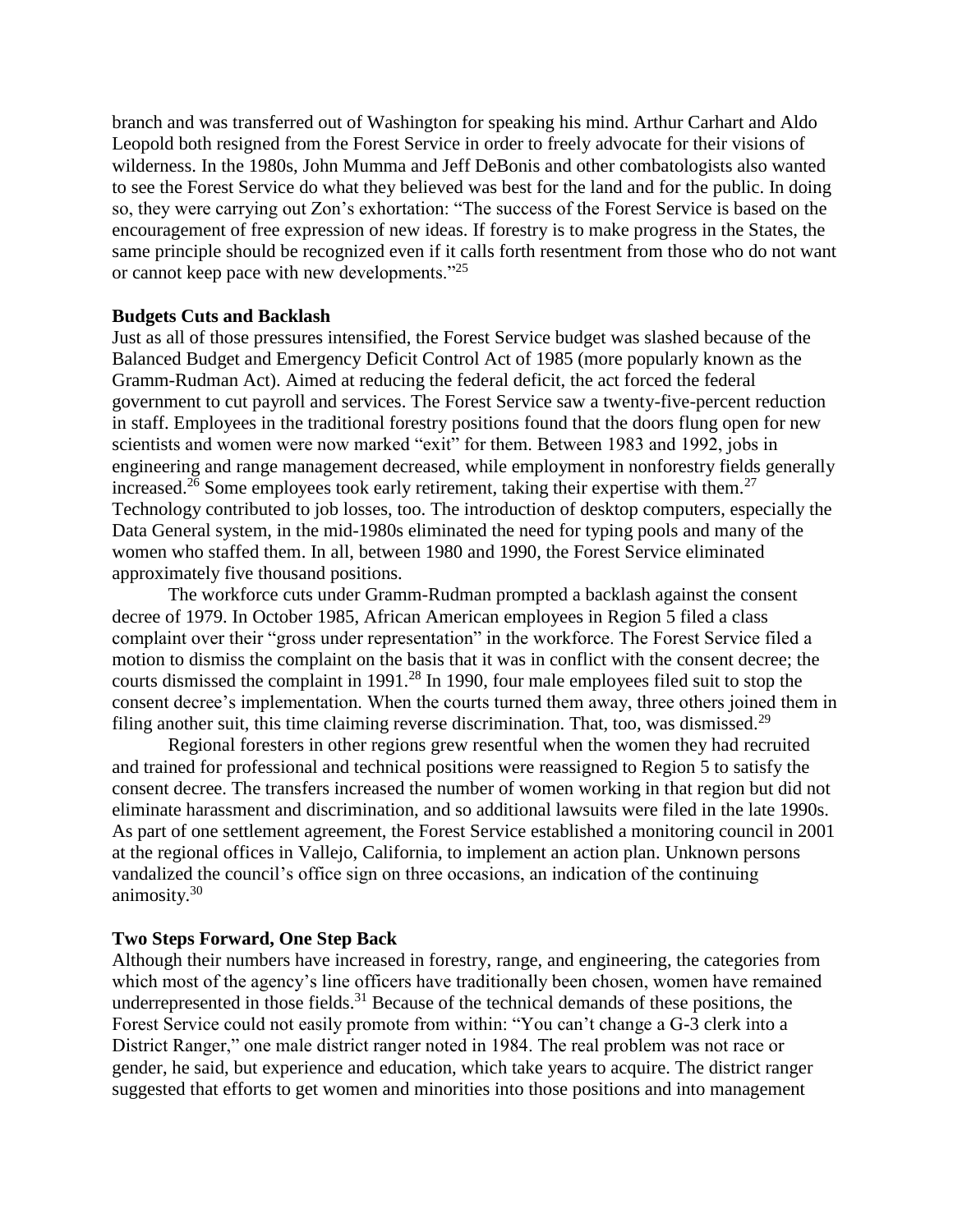should begin with recruiting from colleges, a strategy the agency has been pursuing to ensure that the composition of its workforce increasingly resembles that of the American labor force.<sup>32</sup>

…

In addition to providing training to eliminate discrimination and harassment in the workplace, the Forest Service launched several programs, such as Work Force 1995: Strength through Diversity, designed to achieve an "ideal" workforce as defined by the Civil Service Reform Act of 1978. On the whole, diversity programs and improved personnel management practices, combined with the introduction of professionals from nontraditional fields, have had an irreversible impact on Forest Service culture. By 2004, roughly one-third of all district rangers and forest supervisors were women.<sup>33</sup> Implementing policies important to women employees, such as maternity leave and flexible work schedules, which did not exist when Bernardi filed suit, have benefited men as well as women. Career training has helped both male and female employees advance and become more responsive managers in a period when the Forest Service has to serve more forest users with fewer agency resources than ever before.

Despite the progress in hiring and retaining a diverse workforce, problems remain and lawsuits continue to be filed. As one Forest Service employee noted in 1984, "Given the Forest Service's traditional values, it's a big step to open up the organization to women and minorities. It'll take time, but we're getting there."<sup>34</sup>

Now more than thirty years later, with the agency's employment practices under continued scrutiny, the agency is still trying to get there.

<sup>1</sup> Proceedings of the Fourth American Forestry Congress, October 29, 30, and 31 (Washington, DC: The American Forestry Association, 1953), 170.

<sup>2</sup> Herbert Kaufman, *The Forest Ranger: A Study in Administrative Behavior* (Baltimore: The Johns Hopkins Press for Resources for the Future, Inc., 1960), 96, 161.

<sup>3</sup> Kaufman, *The Forest Ranger*, x.

<sup>4</sup> Doug Leisz, interview for *The Greatest Good: A Centennial Film*, transcript, U.S. Forest Service History Collection, Forest History Society, Durham, NC.

<sup>5</sup> R. W. Behan, "The Myth of the Omnipotent Forester," *Journal of Forestry* 64(6) (June 1966): 398.

<sup>6</sup> Lida W. McBeath, "Eloise Gerry: A Woman of Forest Science," *Journal of Forest History* 22(3) (July 1978): 128– 35.

<sup>7</sup> Williams, "Women in the Forest Service," 1.

<sup>8</sup> Doug Leisz, interview; and Getrude Becker, interview.

<sup>9</sup> Quoted in Chuck James, "Women in the Forest Service: The Early Years," *Journal of Forestry* 89(3) (March

1991): 14–17; and Pendergrass, "Dispelling Myths," 24.

<sup>10</sup> James, "Women in the Forest Service," 17.

<sup>11</sup> "A Job with the Forest Service: Information about Permanent and Temporary Jobs with the U.S. Forest Service," (c. 1950), 3. In the U.S. Forest Service History Collection, Forest History Society, Durham, NC.

<sup>12</sup> Frome, *The Forest Service*, 66–67.

<sup>13</sup> Jacqueline S. Reinier, *An Interview with Geri Vanderveer Bergen* (Durham, NC: Forest History Society, Inc., 2001), 55–63. When Larson graduated from the University of California at Berkeley in 1962, she received the highest academic distinction ever bestowed upon a University of California forester to that time, receiving honorable mention for the University Medal, the highest student award given at commencement exercises, and was also elected to Phi Beta Kappa. *Forestry Education at the University of California: The First Fifty Years*, edited by Paul Casamajor (Berkeley: California Alumni Foresters, 1965), 206; and Michael Frome, *The Forest Service*, 2nd ed. (Boulder, CO: Westview Press, 1984), 68. Known as Geraldine Bergen Larson during most of her Forest Service career, after the death of her husband in 1987, she legally changed her name to Geri Vanderveer Bergen. <sup>14</sup> Reinier, 63–65; and Doug Leisz, interview. Larson's husband kept his business and they took turns commuting on weekends to see one another.